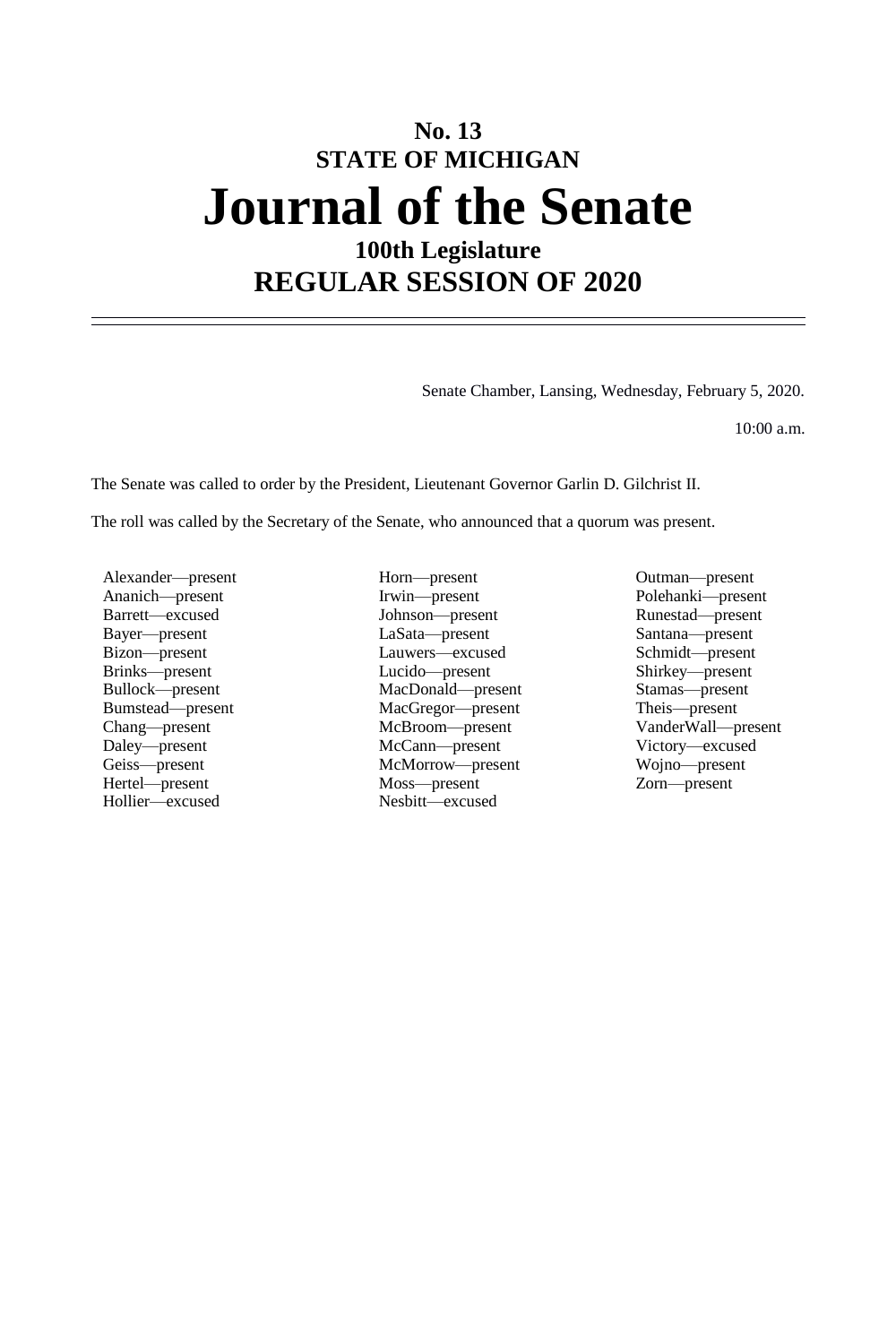Pastor Joe Jones of Brown-Hutcherson Ministries of Grand Rapids offered the following invocation:

Eternal God our Father, I stretch my hands to thee, recognizing You as the only help that I know. And I begin this morning by taking a moment to pause and say, "thank You." I want to thank You for this occasion to invoke a blessing upon this august body—this diverse assembly of public servants who have been selected to serve for such a time as this. I also want to acknowledge just how good You've been to our beloved state.

You have endowed us with bountiful lakes full of fresh water as well as an abundance of natural resources. May we never lose sight that it all belongs to You. For Psalm 24:1-2 declares, "The earth is the Lord's, and everything in it, the world, and all who live in it; for he founded it on the seas and established it on the waters." Therefore, may we be good stewards of that which ultimately belongs to You.

As we enter into this hour, we ask for Your blessing over the proceedings of today. May this esteemed gathering consider the wisdom of the Ojibwe and the Gifts of the Seven Grandfathers as decisions are being made both today and the days to come. May they operate with respect, love, truth, bravery, wisdom, generosity, and humility in their hearts and minds.

Dear Lord, I ask for a special blessing over the lives of those who have come before us, our elders, and our ancestors whose sacrifices and selflessness can serve as models of perseverance. As we celebrate black history and those individuals from the African diaspora who pressed and prospered, we pause to remember our own heroes and sheroes like OB/GYN and historian Dr. Charles Wright of Detroit; the first African-American teacher hired by the Lansing School District, Olivia Letts; the first black woman to graduate from the University of Michigan Dental School in 1890 as well as the nation's first black female dentist, Dr. Ida Gray; one of the first African American families who made the Upper Peninsula their home after the Civil War and the namesake of Gaines Rock in Marquette, William and Mary Gaines; the first black woman to serve as president of the National YWCA, Grand Rapids civil rights leader Helen Claytor. And the list goes on and on, Lord. But You know who they are because You gifted all of them just like You've gifted all of us.

May we all here this morning—regardless of our age or ethnicity; our gender or sexual orientation; regardless of our socio-economic status—re-commit ourselves to Your command that we love one another as You have loved us. Dear God, may we never make the mistake of forgetting that all of humanity has been made in Your image and Your likeness and that You require us to act justly and to love mercy and to walk humbly with You.

May the presence of Your Holy Spirit be felt here in this place as we once again thank You, praise You, magnify You, and lift You up. In the matchless and miraculous name of Your Son, Jesus the Christ I pray. Amen.

The President, Lieutenant Governor Gilchrist, led the members of the Senate in recital of the *Pledge of Allegiance*.

## **Motions and Communications**

Senator Ananich entered the Senate Chamber.

Senator MacGregor moved that Senators Barrett, Lauwers, Nesbitt and Victory be excused from today's session.

The motion prevailed.

Senator Chang moved that Senator Hollier be excused from today's session. The motion prevailed.

The following communication was received: Office of Senator Winnie Brinks

February 4, 2020

Per Senate Rule 1.110(c) I am requesting that my name be added as a co-sponsor to Senate Bill 0284 which was introduced on April 24, 2019 and was referred to the Senate Committee on Health Policy and Human Services.

> Sincerely, Senator Winnie Brinks District 29

The communication was referred to the Secretary for record.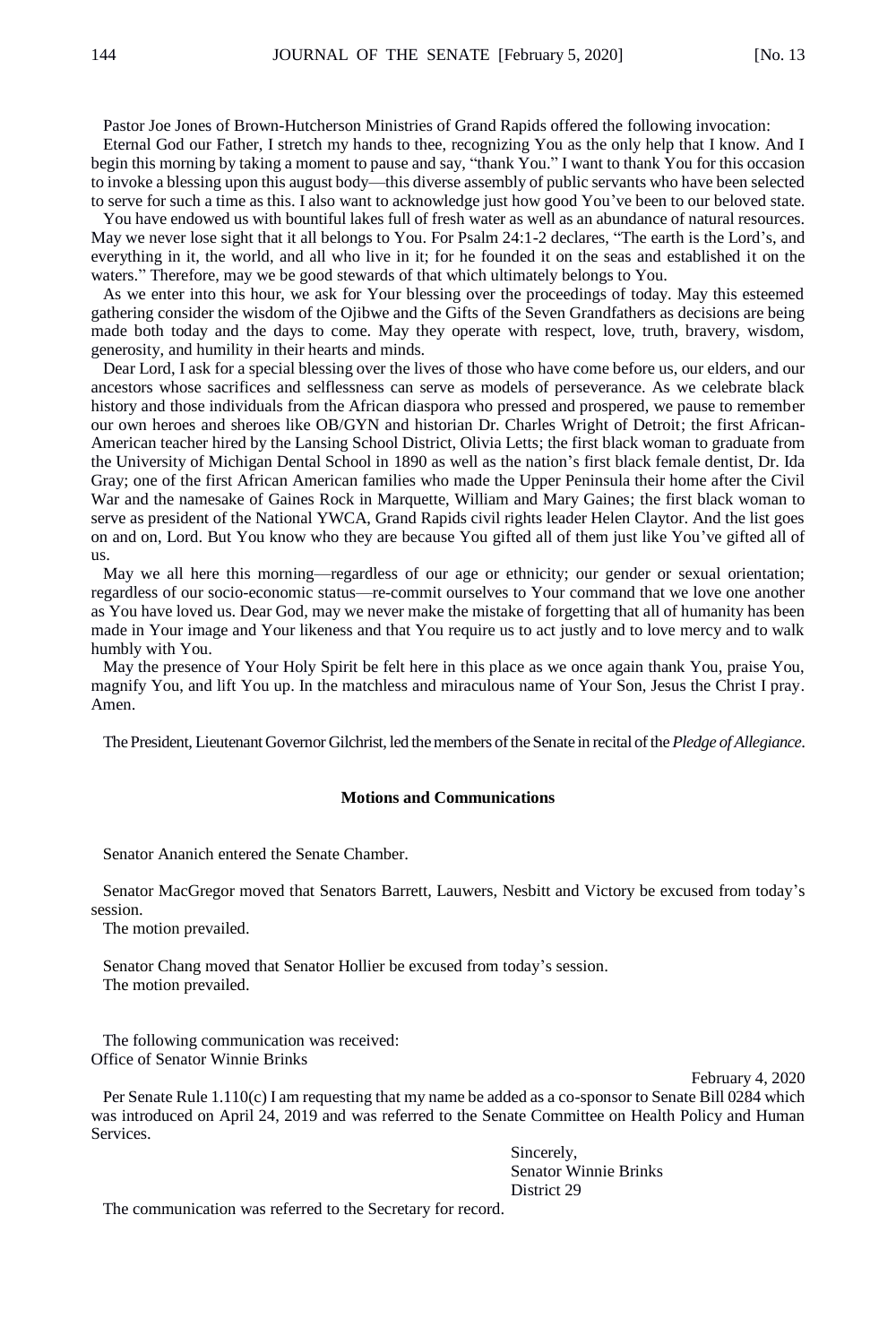## **Messages from the Governor**

The following message from the Governor was received:

Date: February 4, 2020 Time: 11:13 a.m.

To the President of the Senate:

Sir—I have this day approved and signed

#### **Enrolled Senate Bill No. 588 (Public Act No. 26), being**

An act to amend 1998 PA 58, entitled "An act to create a commission for the control of the alcoholic beverage traffic within this state, and to prescribe its powers, duties, and limitations; to provide for powers and duties for certain state departments and agencies; to impose certain taxes for certain purposes; to provide for the control of the alcoholic liquor traffic within this state and to provide for the power to establish state liquor stores; to prohibit the use of certain devices for the dispensing of alcoholic vapor; to provide for the care and treatment of alcoholics; to provide for the incorporation of farmer cooperative wineries and the granting of certain rights and privileges to those cooperatives; to provide for the licensing and taxation of activities regulated under this act and the disposition of the money received under this act; to prescribe liability for retail licensees under certain circumstances and to require security for that liability; to provide procedures, defenses, and remedies regarding violations of this act; to provide for the enforcement and to prescribe penalties for violations of this act; to provide for allocation of certain funds for certain purposes; to provide for the confiscation and disposition of property seized under this act; to provide referenda under certain circumstances; and to repeal acts and parts of acts," (MCL 436.1101 to 436.2303) by adding section 609d.

(Filed with the Secretary of State on February 4, 2020, at 2:04 p.m.)

Respectfully, Gretchen Whitmer Governor

The following message from the Governor was received and read:

## HEATING REQUIREMENTS FOR A BUILDING USED AS A VIEWING AREA FOR OUTDOOR SPORTING ACTIVITIES

February 4, 2020

Today I am returning Enrolled Senate Bill 294 to you without my approval. This legislation was drafted because the Department of Licensing and Regulatory Affairs denied an exemption to a planned press box facility because it did not comply with the Construction Code. Michigan's Construction Code creates a set of basic standards that protect Michiganders from shoddy construction. Legislation that makes construction in this state less safe for everyone is not an appropriate response to a single license denial.

Moreover, bills like SB 294, which respond to license denials by stripping our departments of regulatory authority, encourage disappointed applicants to "appeal" to the legislature. Such piecemeal legislation undermines the effectiveness of state government.

In light of these considerations, I am vetoing Enrolled Senate Bill 294.

Respectfully, Gretchen Whitmer Governor

This bill was returned from the Governor on February 4, 2020, at 2:48 p.m.

The question being on the passage of the bill, the objections of the Governor to the contrary notwithstanding,

Senator MacGregor moved that the veto message be referred to the Committee on Government Operations. The motion prevailed.

Senator MacGregor moved that rule 3.902 be suspended to allow the guests of Senator Bumstead admittance to the Senate floor, including the center aisle.

The motion prevailed, a majority of the members serving voting therefor.

Senator MacGregor moved that rule 3.901 be suspended to allow filming and photographs to be taken from the Senate Gallery.

The motion prevailed, a majority of the members serving voting therefor.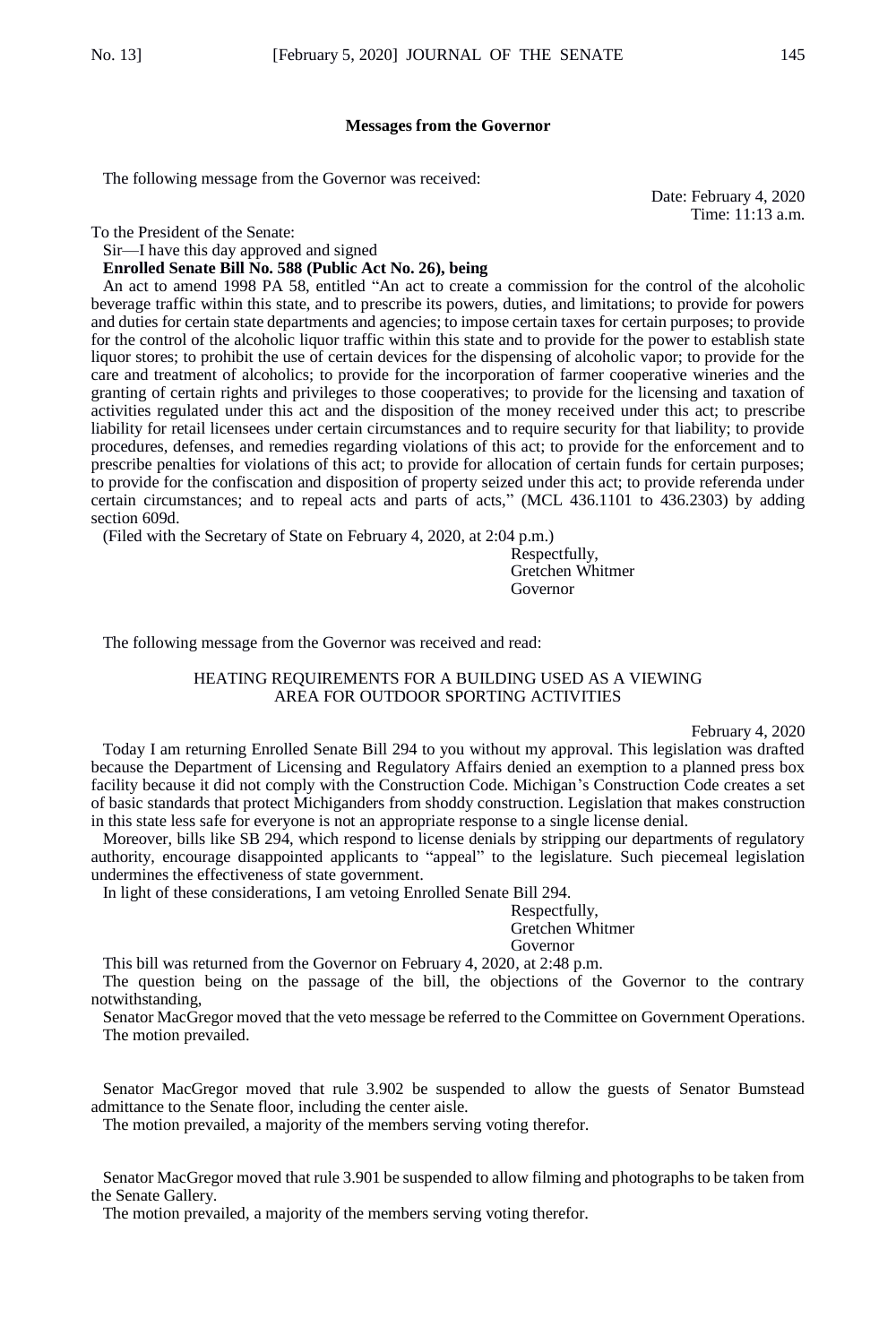#### **Recess**

Senator MacGregor moved that the Senate recess subject to the call of the Chair. The motion prevailed, the time being 10:08 a.m.

10:17 a.m.

The Senate was called to order by the President, Lieutenant Governor Gilchrist.

During the recess, Senator Bumstead introduced the Fremont Packers boys cross country team, MHSAA Division 2 state champions, and the Hart Pirates girls cross country team, MHSAA Division 3 state champions; and presented them with Special Tributes.

By unanimous consent the Senate proceeded to the order of

## **General Orders**

Senator MacGregor moved that the Senate resolve itself into the Committee of the Whole for consideration of the General Orders calendar.

The motion prevailed, and the President, Lieutenant Governor Gilchrist, designated Senator Polehanki as Chairperson.

After some time spent therein, the Committee arose; and the President, Lieutenant Governor Gilchrist, having resumed the Chair, the Committee reported back to the Senate, favorably and without amendment, the following bill:

**Senate Bill No. 171, entitled**

A bill to amend 1976 PA 451, entitled "The revised school code," by amending section 1278a (MCL 380.1278a), as amended by 2018 PA 232.

The bill was placed on the order of Third Reading of Bills.

By unanimous consent the Senate proceeded to the order of

#### **Resolutions**

#### **House Concurrent Resolution No. 12.**

A concurrent resolution to oppose Canada's consideration of placing a permanent high-level radioactive waste storage site on the shores of Lake Huron, to urge the United States Congress to take every legal action possible to prevent the construction of any underground high-level nuclear waste repository in the Great Lakes basin, and to urge the Canadian government to prohibit a high-level nuclear waste repository anywhere in the Great Lakes basin.

Whereas, The Canadian Nuclear Waste Management Organization has chosen the township of Huron-Kinloss and the municipality of South Bruce in southern Ontario as one of two finalists for a possible long-term geological repository to bury and abandon Canada's radioactive spent nuclear fuel, the most dangerous nuclear waste. This proposed area along the shores of Lake Huron is approximately 120 miles upstream from the main drinking water intakes for southeast Michigan. Indeed, the Great Lakes provide drinking water to 40 million people on both the United States and Canadian borders; and

Whereas, The governments of Canada and the United States, under the *2012 Protocol Amending the Agreement Between Canada and the United States of America on Great Lakes Water Quality*, acknowledge the importance of anticipating, preventing, and responding to threats to the waters of the Great Lakes and share a responsibility and an obligation to protect the Great Lakes from contamination from various sources of pollution, including the leakage of nuclear waste from a high-level underground nuclear waste repository; and

Whereas, When the nearby Bruce Nuclear Generation Station was considered previously as a site for Canada's low- and intermediate-level radioactive nuclear waste, entities representing over 23 million citizens passed numerous resolutions in the states of Michigan, Illinois, Indiana, Minnesota, Wisconsin, Pennsylvania, New York, and Ohio, and in the province of Ontario opposing any nuclear waste repository at the site; and

Whereas, Placing a deep geological repository near the Great Lakes is a high-risk venture with the potential of causing irreparable harm to millions of lives. Underground waste repositories have leaked in the past,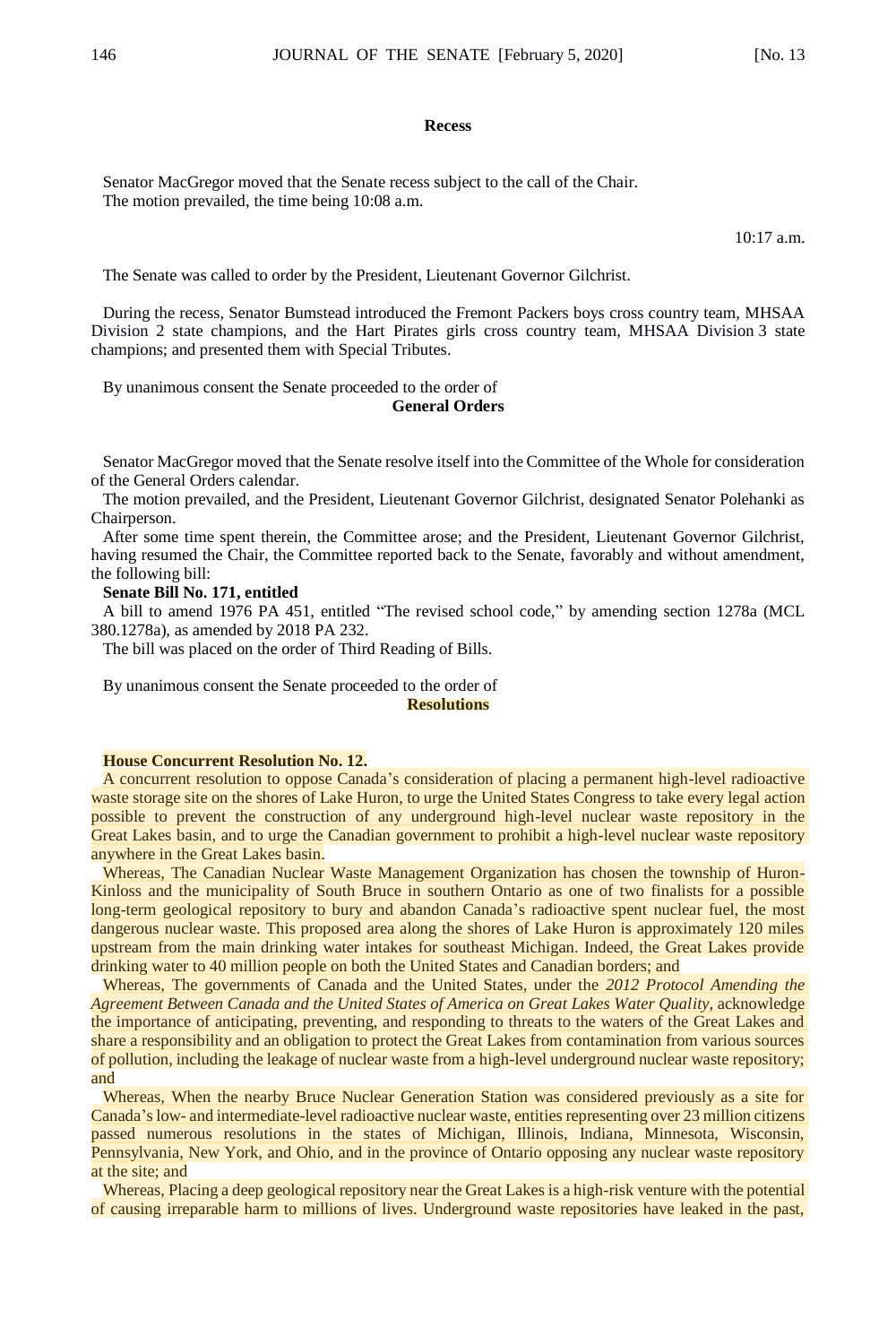costing billions of dollars to repair. Germany, for instance, is spending billions of dollars to dig up low- and intermediate-level radioactive waste that was stored in a salt mine due to leakage and other environmental concerns. In 2014, chemical reactions in a steel barrel full of radioactive waste caused an explosion and fire at a low- and intermediate-level underground waste site in Carlsbad, New Mexico causing a cloud of radioactivity to be released at the surface. Not only did this put the health and safety of the public at risk, it cost taxpayers \$2 billion to clean up and repair. As demonstrated, low- and intermediate-level facilities have failed, and this high-level nuclear proposal provides no guarantee, whatsoever, to keep radioactive waste from our environment; and

Whereas, Placing a permanent high-level nuclear waste burial facility within the Great Lakes basin is illadvised. The potential damage to the Great Lakes from any leak or breach of radioactivity far outweighs any benefits that could be derived from burying high-level radioactive waste at this site. The ecology of the Great Lakes, which is valuable beyond measure to the health and economic well-being of the entire region, should not be placed at risk by storing high-level radioactive waste within the Great Lakes watershed. Canada currently has an inventory of almost 2.9 million used nuclear fuel bundles stored above ground in wet pools and dry containers at the nuclear plant sites where the waste is generated, constituting 128 million pounds of highly radioactive material—a number that is growing; now, therefore, be it

Resolved by the House of Representatives (the Senate concurring), That, in the strongest manner possible, we oppose the Nuclear Waste Management Organization's consideration of placing a high-level nuclear waste repository on the shores of Lake Huron; and be it further

Resolved, That we urge the United States Congress to take every legal action possible to oppose the construction of any underground high-level nuclear waste repository in the Great Lakes basin; and be it further

Resolved, That we urge the Canadian government to prohibit the siting and construction of a high-level nuclear waste repository anywhere in the Great Lakes basin; and be it further

Resolved, That copies of this resolution be transmitted to the Prime Minister of Canada, Canada's Minister of Environment and Climate Change, Canada's Minister of Foreign Affairs, the Premier of Ontario, the Canadian Nuclear Safety Commission, the Canadian Environmental Assessment Agency, the Speaker of the United States House of Representatives, the President of the United States Senate, the members of the Michigan congressional delegation, and the United States Nuclear Regulatory Commission.

The House of Representatives has adopted the concurrent resolution.

Pending the order that, under rule 3.204, the concurrent resolution be referred to the Committee on Government Operations,

Senator MacGregor moved that the rule be suspended.

The motion prevailed, a majority of the members serving voting therefor.

The question being on the adoption of the concurrent resolution,

Senator MacGregor moved that the concurrent resolution be referred to the Committee on Energy and Technology.

The motion prevailed.

#### **Senate Concurrent Resolution No. 8**

A concurrent resolution to declare Adverse Childhood Experiences (ACEs) a critical health issue, commit the Legislature to action, and encourage the Governor to direct agencies to assess and report progress on reducing ACEs.

(For text of resolution, see Senate Journal No. 46 of 2019, p. 471.)

The House of Representatives has adopted the concurrent resolution and named Representatives Cherry, Crawford, Haadsma, Hope, Kuppa, Liberati, Warren and Wittenberg as co-sponsors.

The concurrent resolution was referred to the Secretary for record.

By unanimous consent the Senate proceeded to the order of

**Introduction and Referral of Bills**

Senator Santana introduced **Senate Bill No. 778, entitled**

A bill to amend 1973 PA 186, entitled "Tax tribunal act," by amending section 31 (MCL 205.731), as amended by 2008 PA 125.

The bill was read a first and second time by title and referred to the Committee on Finance.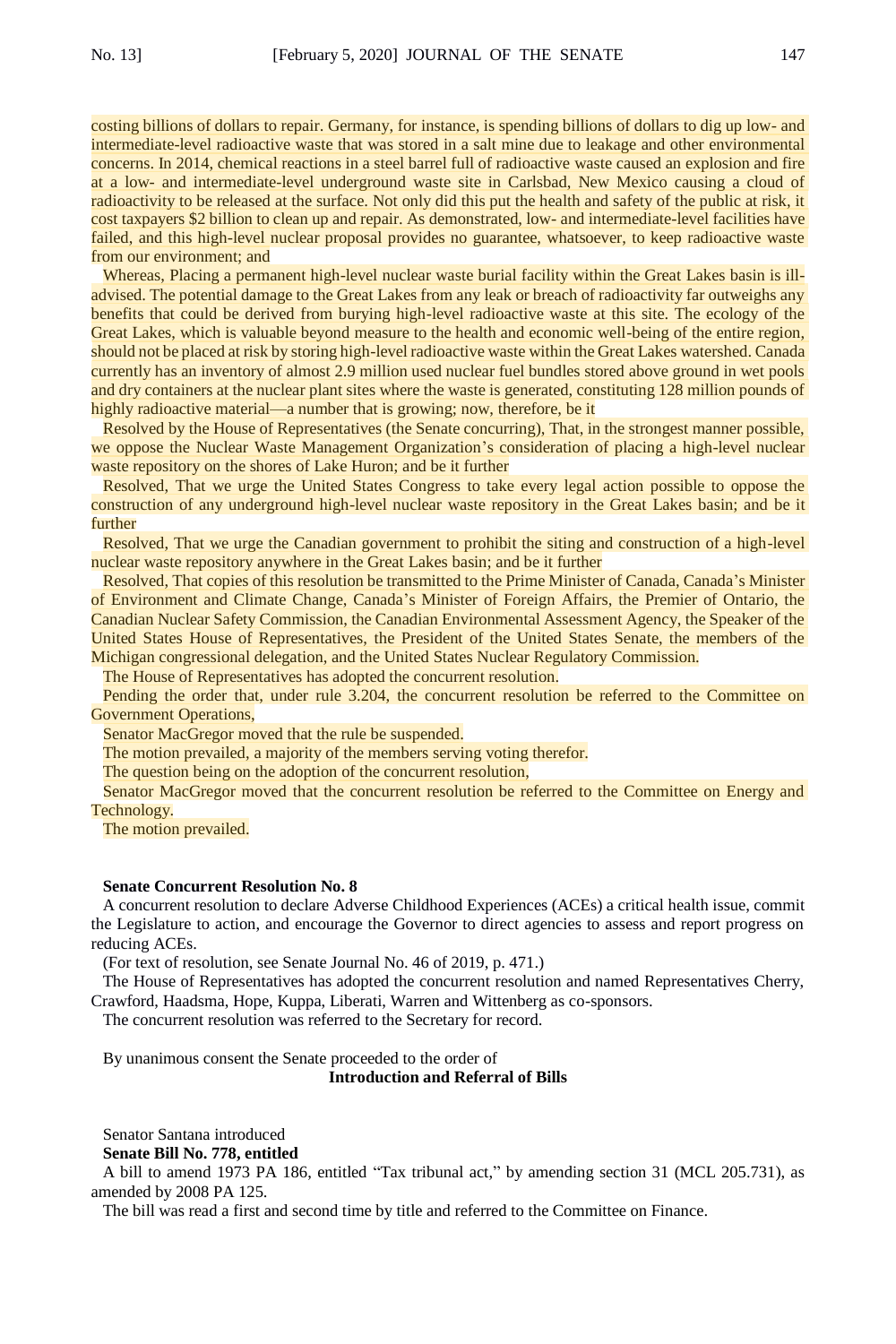### Senator McBroom introduced

## **Senate Bill No. 779, entitled**

A bill to amend 1976 IL 1, entitled "A petition to initiate legislation to provide for the use of returnable containers for soft drinks, soda water, carbonated natural or mineral water, other nonalcoholic carbonated drink, and for beer, ale, or other malt drink of whatever alcoholic content, and for certain other beverage containers; to provide for the use of unredeemed bottle deposits; to prescribe the powers and duties of certain state agencies and officials; and to prescribe penalties and provide remedies," by amending sections 3a, 3b, and 3c (MCL 445.573a, 445.573b, and 445.573c), section 3a as added by 1989 PA 148, section 3b as amended by 1998 PA 473, and section 3c as amended by 1996 PA 384.

The bill was read a first and second time by title and referred to the Committee on Natural Resources.

## Senator Lucido introduced

## **Senate Bill No. 780, entitled**

A bill to amend 1975 PA 238, entitled "Child protection law," by amending section 3 (MCL 722.623), as amended by 2016 PA 35.

The bill was read a first and second time by title and referred to the Committee on Families, Seniors, and Veterans.

Senator Ananich introduced

## **Senate Bill No. 781, entitled**

A bill to amend 1993 PA 327, entitled "Tobacco products tax act," by amending sections 2, 7, and 12 (MCL 205.422, 205.427, and 205.432), section 2 as amended by 2012 PA 188, section 7 as amended by 2016 PA 86, and section 12 as amended by 2018 PA 639.

The bill was read a first and second time by title and referred to the Committee on Regulatory Reform.

#### Senator Bullock introduced

## **Senate Bill No. 782, entitled**

A bill to amend 1915 PA 31, entitled "Youth tobacco act," by amending the title and section 4 (MCL 722.644), as amended by 2019 PA 18, and by adding section 2d.

The bill was read a first and second time by title and referred to the Committee on Regulatory Reform.

Senator Runestad introduced

## **Senate Bill No. 783, entitled**

A bill to amend 1915 PA 31, entitled "Youth tobacco act," (MCL 722.641 to 722.645) by adding section 1a. The bill was read a first and second time by title and referred to the Committee on Regulatory Reform.

## Senator Theis introduced **Senate Bill No. 784, entitled**

A bill to amend 1915 PA 31, entitled "Youth tobacco act," by amending section 1 (MCL 722.641), as amended by 2019 PA 18.

The bill was read a first and second time by title and referred to the Committee on Regulatory Reform.

## Senator Zorn introduced **Senate Bill No. 785, entitled**

A bill to amend 1931 PA 328, entitled "The Michigan penal code," by amending section 42b (MCL 750.42b), as added by 1992 PA 273.

The bill was read a first and second time by title and referred to the Committee on Regulatory Reform.

Senator Wojno introduced

## **Senate Bill No. 786, entitled**

A bill to amend 1971 PA 79, entitled "Age of majority act of 1971," by amending section 3 (MCL 722.53). The bill was read a first and second time by title and referred to the Committee on Regulatory Reform.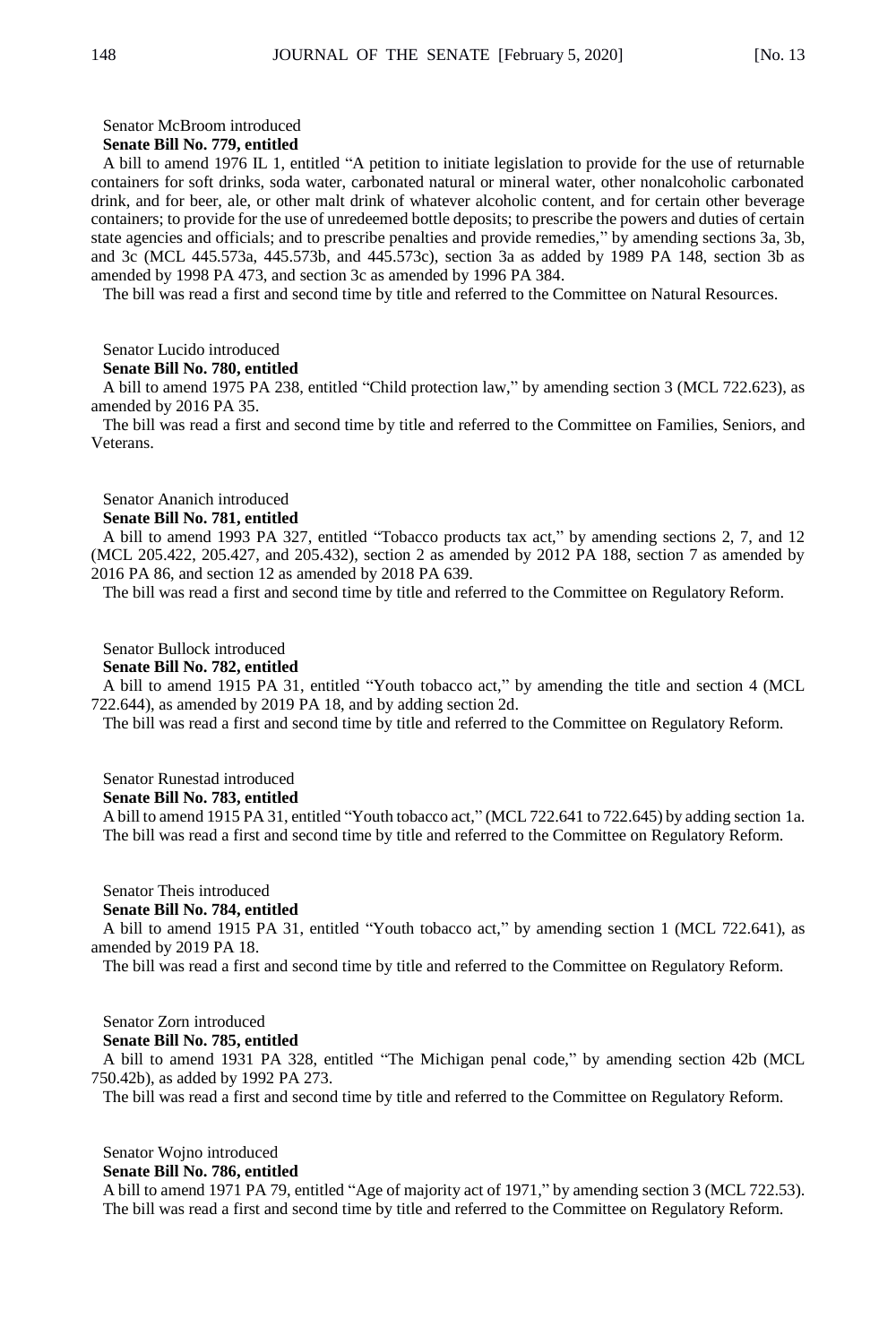Senator Ananich introduced

**Senate Bill No. 787, entitled**

A bill to amend 1893 PA 206, entitled "The general property tax act," by amending section 7d (MCL 211.7d), as amended by 2016 PA 78.

The bill was read a first and second time by title and referred to the Committee on Finance.

#### **House Bill No. 4577, entitled**

A bill to amend 2001 PA 142, entitled "Michigan memorial highway act," (MCL 250.1001 to 250.2081) by adding section 1092.

The House of Representatives has passed the bill and ordered that it be given immediate effect.

The bill was read a first and second time by title and referred to the Committee on Transportation and Infrastructure.

## **Statements**

Senators Johnson and Geiss asked and were granted unanimous consent to make statements and moved that the statements be printed in the Journal.

The motion prevailed.

Senator Johnson's statement is as follows:

Please join me in welcoming the Davison Cardinals varsity football team and coaches to the Senate. They are the proud 2019 high school football state champions of Michigan.

2019 was their first-ever football state title so we're really proud of their work and their talent. They told me one of the winning things for them is that they're like an extended family. Each member of the 2019 team and their amazing coaches have proved how to commit both to themselves and each other. It was their talent, commitment, and passion that led this team to their state title and to an impressive 12-2 season. All Cardinals will remember and celebrate the 2019 season for years to come.

Each of you have done a truly impressive thing and we couldn't be prouder of each one of you. Go Cardinals!

Senator Geiss' statement is as follows:

I rise today in recognition of the 27th anniversary of the Family Medical Leave Act (FMLA). It was the first bill that then-President Clinton signed into law and was authored by the former Congressman from my district, William D. Ford, who, at the time, was from Taylor, Michigan.

We've made efforts here in Michigan to improve paid medical leave for our residents, however, just like the FMLA, ours did not go far enough. There are still many families who are not covered—who don't have access to earned paid sick time and time to care for their family members and other people associated closely with them. So today as we recognize the 27th anniversary of the Family Medical Leave Act, I hope that all of us throughout legislatures in the country will look at how we can do better for our residents and ensure that they have access to the healthcare they need.

## **Announcements of Printing and Enrollment**

The Secretary announced that the following House bill was received in the Senate and filed on Tuesday, February 4:

#### **House Bill No. 4577**

The Secretary announced that the following bills and resolutions were printed and filed on Tuesday, February 4, and are available on the Michigan Legislature website:

**Senate Bill Nos. 764 765 766 767 768 769 770 771 772 773 774 775 776 777 Senate Resolution Nos. 97 98 House Bill Nos. 5438 5439 5440 5441 5442 5443 5444 5445 5446 5447 5448 5449 5450 5451 5452 5453 5454 5455 5456 5457 5458 5459 5460 5461 5462 5463**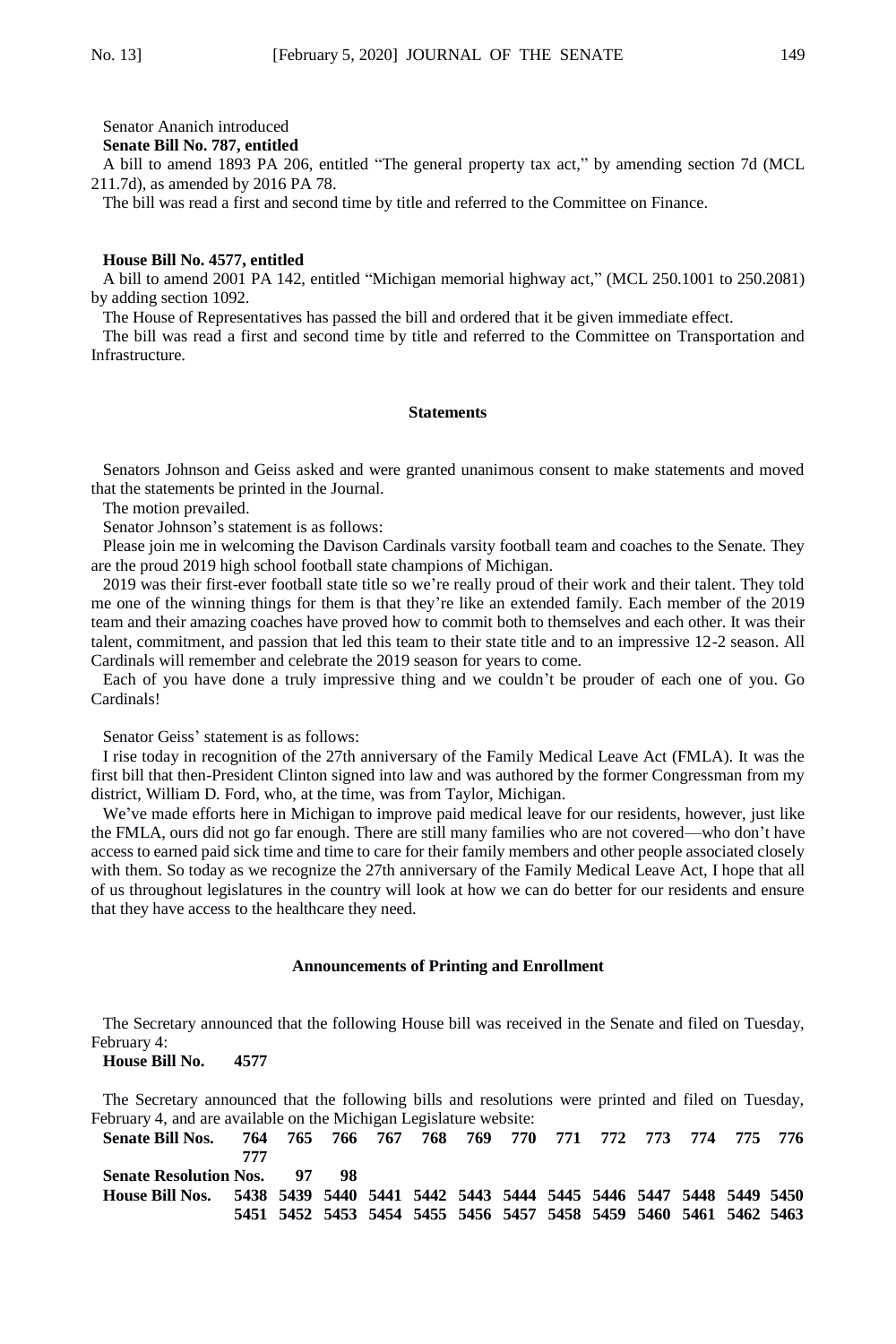## **Committee Reports**

## COMMITTEE ATTENDANCE REPORT

The Committee on Education and Career Readiness submitted the following: Meeting held on Tuesday, February 4, 2020, at 12:00 noon, Room 1300, Binsfeld Office Building Present: Senators Theis (C), Horn, Bumstead, Runestad, Daley, Polehanki and Geiss

## COMMITTEE ATTENDANCE REPORT

The Committee on Environmental Quality submitted the following: Meeting held on Tuesday, February 4, 2020, at 1:00 p.m., Room 1200, Binsfeld Office Building Present: Senators Outman (C), Daley, Johnson, VanderWall, McBroom, Bayer and Brinks

#### **Scheduled Meetings**

**Appropriations and House Appropriations -** Thursday, February 6, 10:30 a.m., Room 352, House Appropriations, Capitol Building (517) 373-5307

## **Subcommittees -**

**Agriculture and Rural Development -** Thursday, February 20, 3:00 p.m., Room 1300, Binsfeld Office Building (517) 373-2768

**Capital Outlay -** Wednesday, February 12, 3:30 p.m., Room 352, House Appropriations, Capitol Building (517) 373-2768

**Community Health/Human Services -** Wednesday, February 12, 12:30 p.m., Harry T. Gast Appropriations Room, 3rd Floor, Capitol Building (517) 373-2768

**Justice and Public Safety -** Thursdays, February 13, February 20, and February 27, 1:00 p.m., Room 1300, Binsfeld Office Building (517) 373-2768

**K-12 and Michigan Department of Education -** Thursday, February 13, 9:00 a.m., Harry T. Gast Appropriations Room, 3rd Floor, Capitol Building (517) 373-2768

**Labor and Economic Opportunity/MEDC -** Tuesdays, February 11, February 18, February 25, and March 3, 3:00 p.m., Harry T. Gast Appropriations Room, 3rd Floor, Capitol Building (517) 373-2768

**Natural Resources and Environment, Great Lakes, and Energy -** Tuesday, February 11, 8:00 a.m., Harry T. Gast Appropriations Room, 3rd Floor, Capitol Building (517) 373-2768

**Transportation -** Tuesday, February 11, 12:00 noon, Harry T. Gast Appropriations Room, 3rd Floor, Capitol Building (517) 373-2768

**Economic and Small Business Development -** Thursday, February 6, 12:00 noon, Room 1200, Binsfeld Office Building (517) 373-1721

**Energy and Technology -** Tuesday, February 11, 2:00 p.m., Room 1100, Binsfeld Office Building (517) 373-1721

**Health Policy and Human Services -** Thursday, February 6, 1:00 p.m., Room 1100, Binsfeld Office Building (517) 373-5323